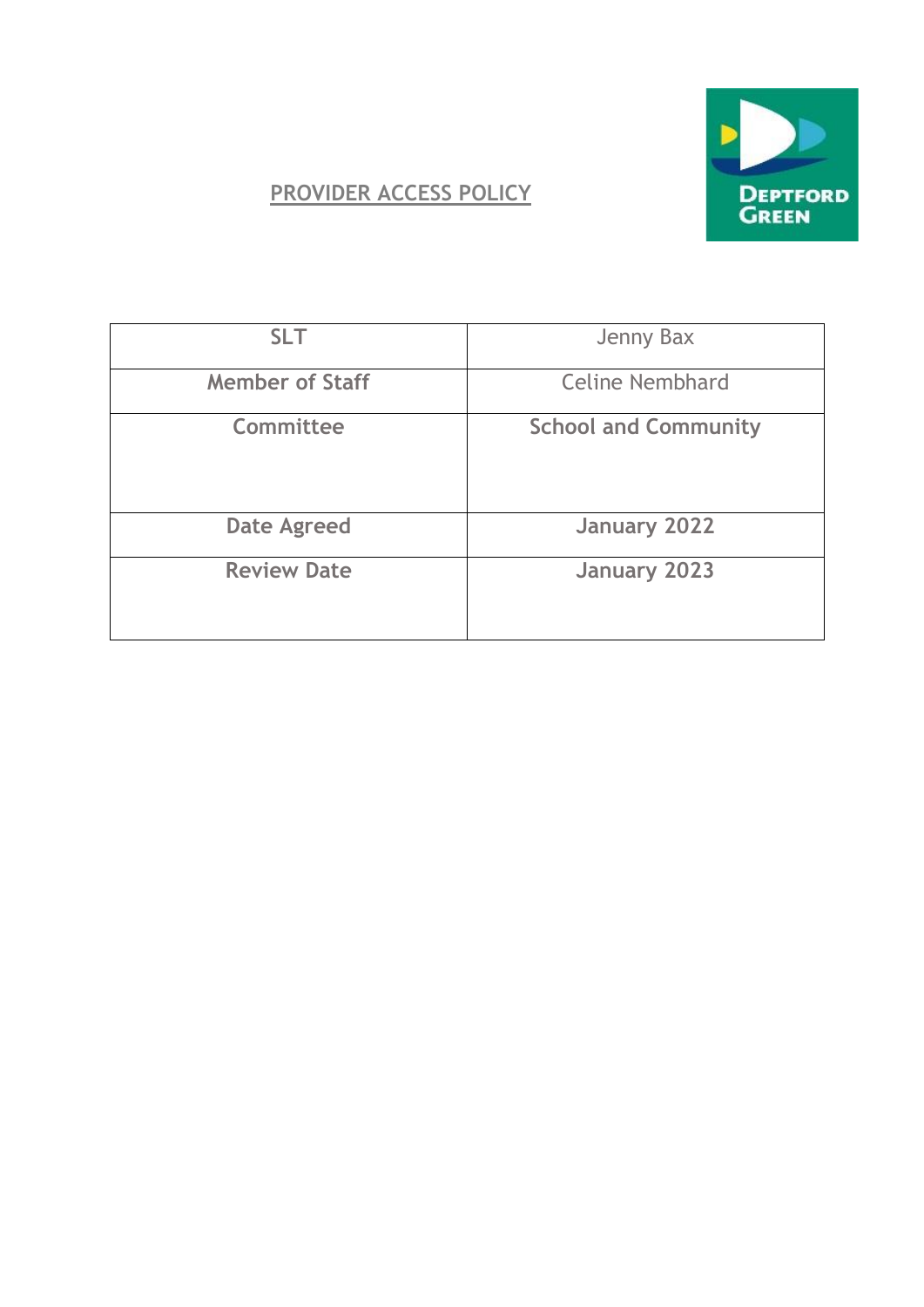# Deptford Green School **Provider Access Policy**

#### **Introduction**

This policy statement sets out the school's arrangements for managing the access of providers to pupils at the school for the purpose of giving them information about the provider's education or training offer. This complies with the school's legal obligations under Section 42B of the Education Act 1997.

### **Pupil entitlement**

All pupils in years 7 to 11 are entitled:

- to find out about technical education qualifications and apprenticeships opportunities, as part of a careers programme which provides information on the full range of education and training options available at each transition point
- to hear from a range of local providers about the opportunities they offer, including technical education and apprenticeships – through options events, assemblies and group discussions and taster events
- to understand how to make applications for the full range of academic and technical courses.

#### **Management of provider access requests**

• Procedure

A provider wishing to request access should contact the careers coordinator, Celine Nembhard, on:

Telephone: 0208 4694896

Email: [cnembhard@deptfordgreen.co.uk](mailto:cnembhard@deptfordgreen.co.uk)

• Opportunities for access

A number of events, integrated into the school careers programme, offer providers an opportunity to come into school to speak to pupils and/or their parents/carers. We are open to facilitate other opportunities if appropriate.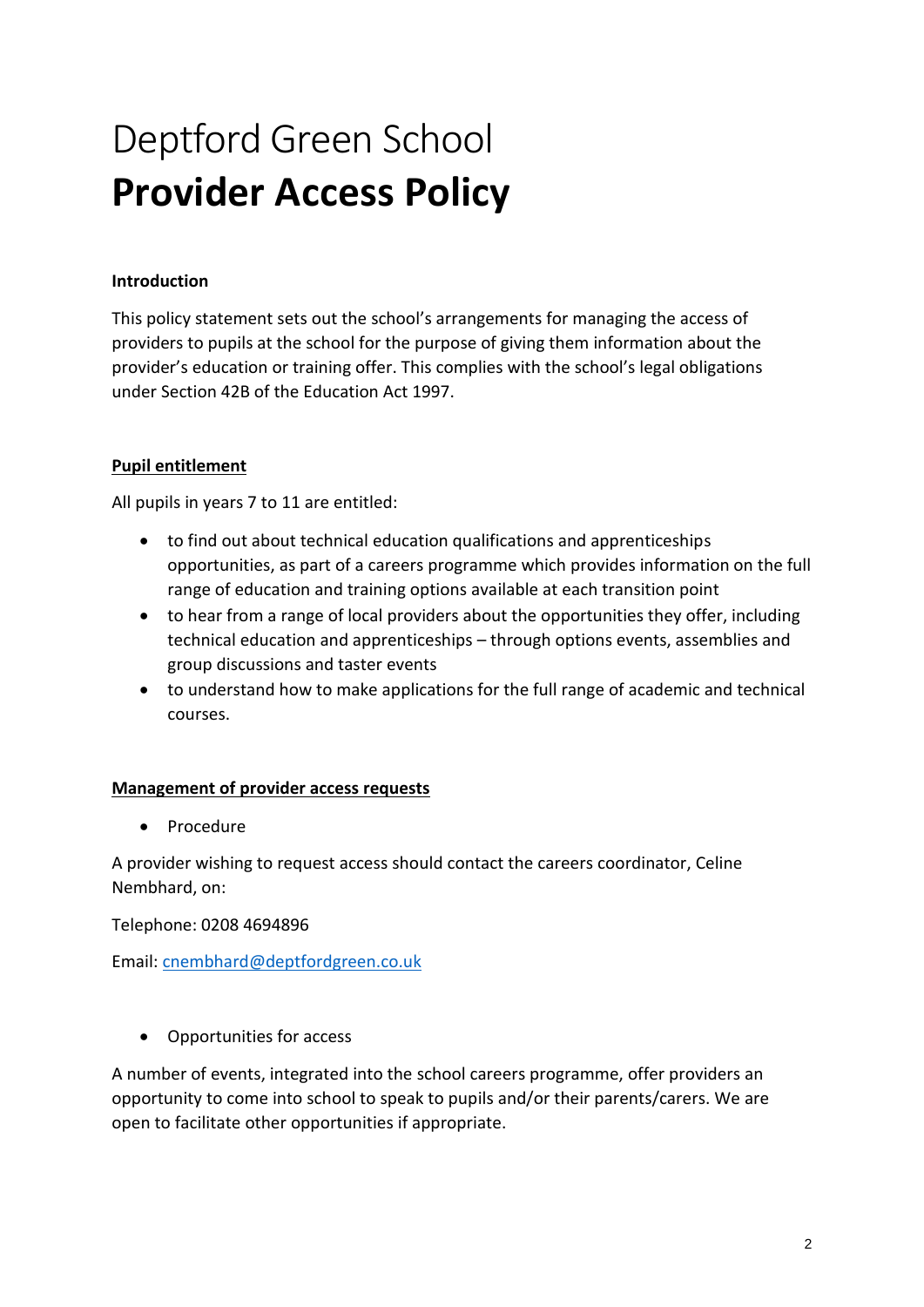| Who | When                | What                                                                                                                                                                                                                                                                                                      |
|-----|---------------------|-----------------------------------------------------------------------------------------------------------------------------------------------------------------------------------------------------------------------------------------------------------------------------------------------------------|
| Y11 | Autumn Term         | Post-16 Progression Evening                                                                                                                                                                                                                                                                               |
| Y11 | Throughout the year | Assemblies and tutor<br>time opportunities<br>Small group sessions:<br>future education, training<br>and employment options                                                                                                                                                                               |
| Y10 | <b>Summer Term</b>  | Taster sessions<br>$\bullet$<br><b>Employability Day</b><br><b>Work Experience</b>                                                                                                                                                                                                                        |
| Υ9  | <b>Spring Term</b>  | <b>GCSE Pathways Event</b><br>$\bullet$<br>including University<br><b>Technical Colleges</b><br>Assemblies and tutor<br>time opportunities<br>Small group sessions:<br>future education,<br>training, and employment<br>options<br>Enterprise Challenge day<br>Careers in the Curriculum<br>opportunities |
| Y8  | <b>Spring Term</b>  | Assemblies and tutor<br>time opportunities<br>Taster sessions<br><b>Enterprise Challenge</b><br>Career in the Curriculum<br>opportunities                                                                                                                                                                 |
| Y7  | <b>Summer Term</b>  | <b>Activity Day and Taster</b><br>$\bullet$<br>sessions<br>Assemblies and tutor<br>time opportunities                                                                                                                                                                                                     |

Please speak to our Careers coordinator to identify the most suitable opportunity for you.

### **Premises and facilities**

The school will make the conference hall, classrooms or Careers Hub available for discussions between the provider and students, as appropriate to the activity.